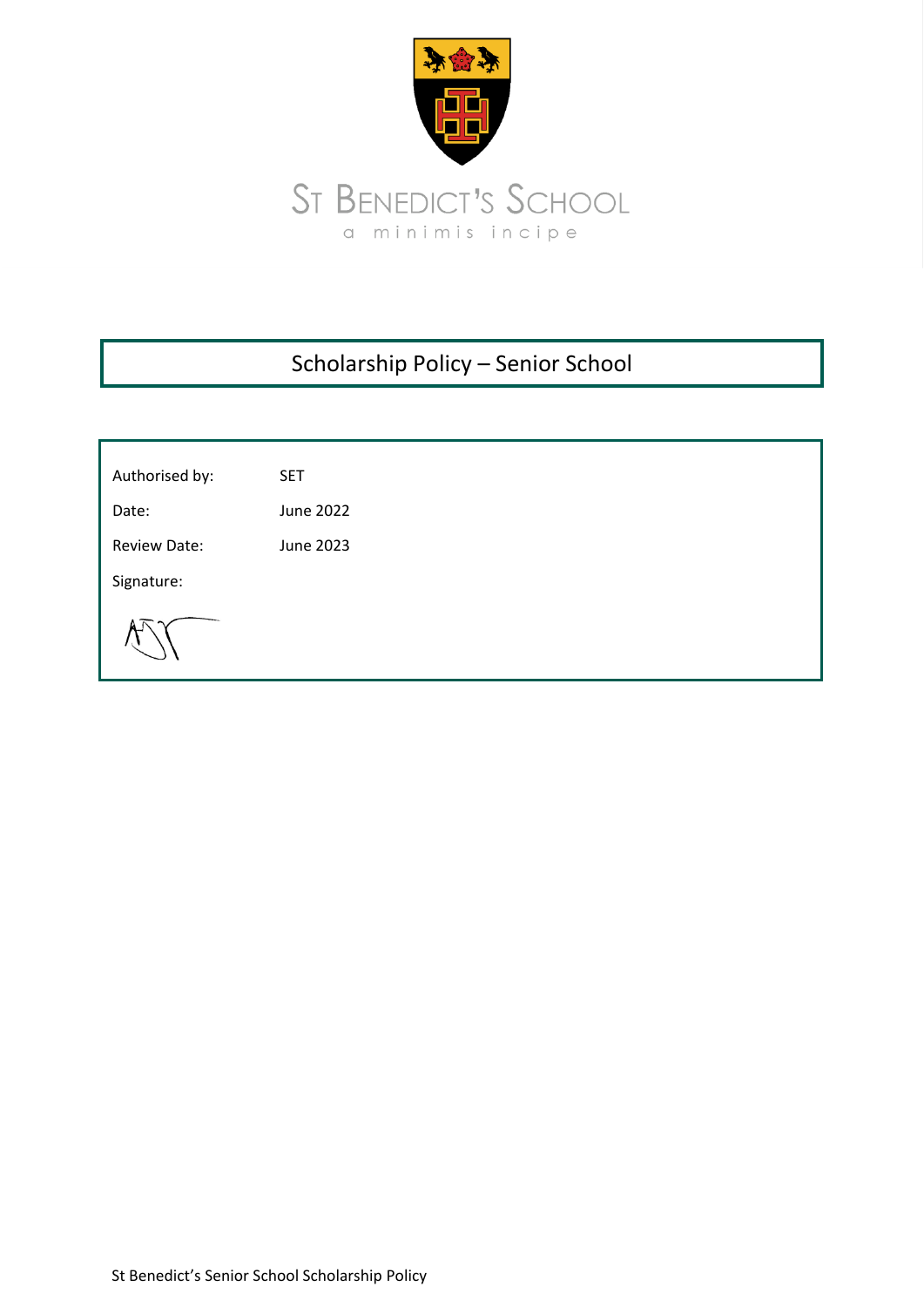## Contents

### **PAGE**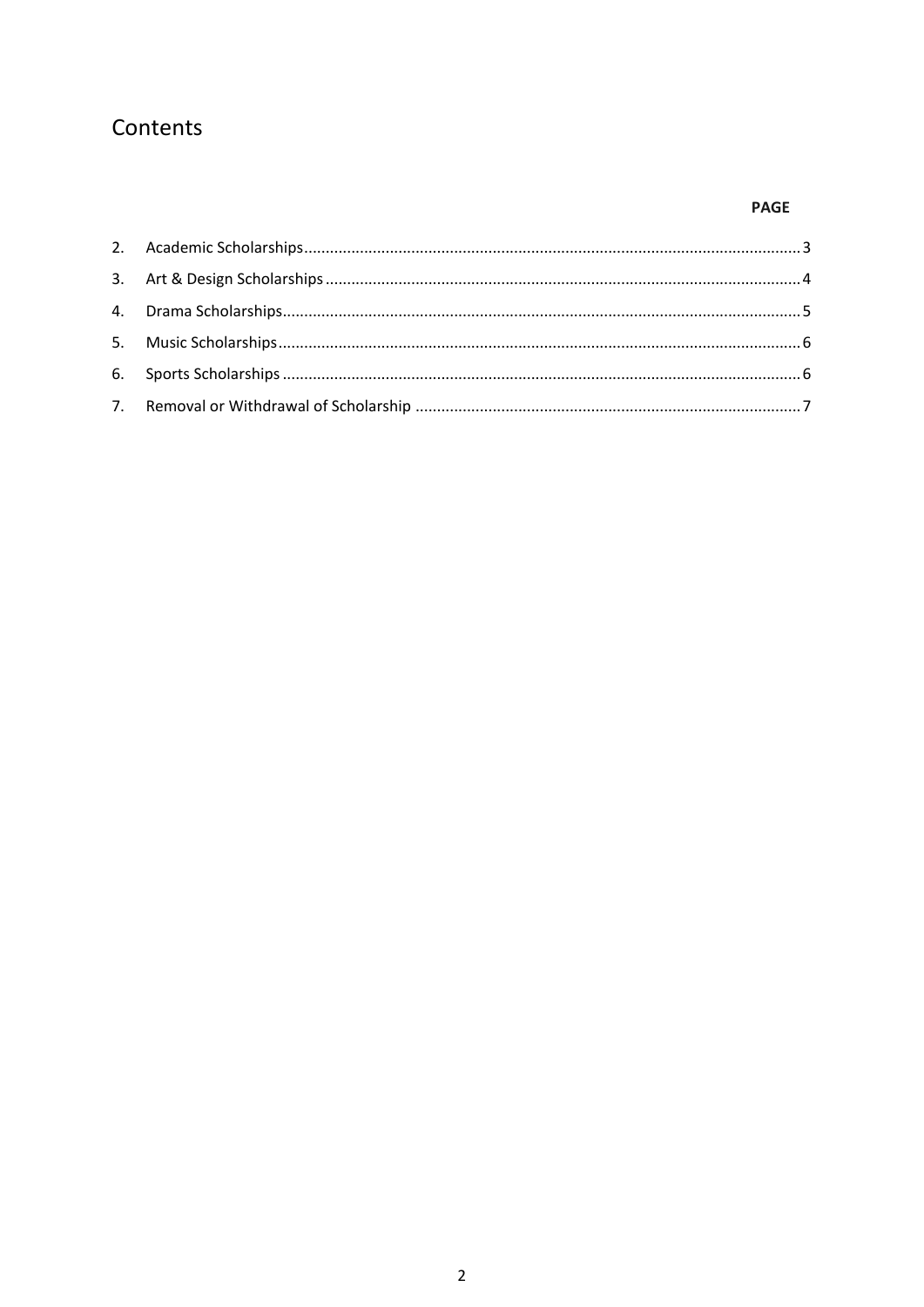#### **1. Awareness**

Information provided by the School alerting the parents of potential applicants to the possibility of gaining scholarships is included in:

- Communications to parents of existing pupils.
- Admissions Information document.
- The School website.

#### <span id="page-2-0"></span>**2. Academic Scholarships**

Scholarships are offered to attract applicants of high potential to the School and are available to both internal and external candidates at 16+ and 11+ entry points.

At the discretion of the Headmaster, existing pupils who show considerable academic promise and have a track record of excellent academic performance may also be invited to sit the 16+ scholarship assessments.

Students entering the Sixth Form at age 16+ who wish to be considered for an academic scholarship must register for and sit the Scholarship Examination. As a guide in deciding whether or not to apply, it is likely that successful applicants will be predicted to achieve a minimum of six Grade 8's at GCSE including, where appropriate, those subjects they intend to study at A-Level. A scholarship award is, first and foremost, an honour to the recipient, however in most cases a remission of 10% will be offered toward fees.

#### *The Application Process for 11+ Academic Scholarship*

- **Step One**. All pupils registered to sit the 11+ assessments will automatically be considered for an Academic Scholarship.
- **Step Two**. In the year preceding entry to the School, the completed St Benedict's Registration Form should be returned to the Registrar by the advertised registration closing date.
- **Step Three**. A confidential School Reference is sought from the applicant's current school.
- **Step Four.** Applicants must sit the entrance exam in December and may also be invited to attend an interview with the Headmaster.
- **Step Five**. Scholarships are awarded by the Headmaster. His decision is final, and there is no right of appeal.
- **Step Six**. Parents are advised whether their child is to be offered a place at the School and of the scholarship offer, if any, is to be made, at a date set annually by the North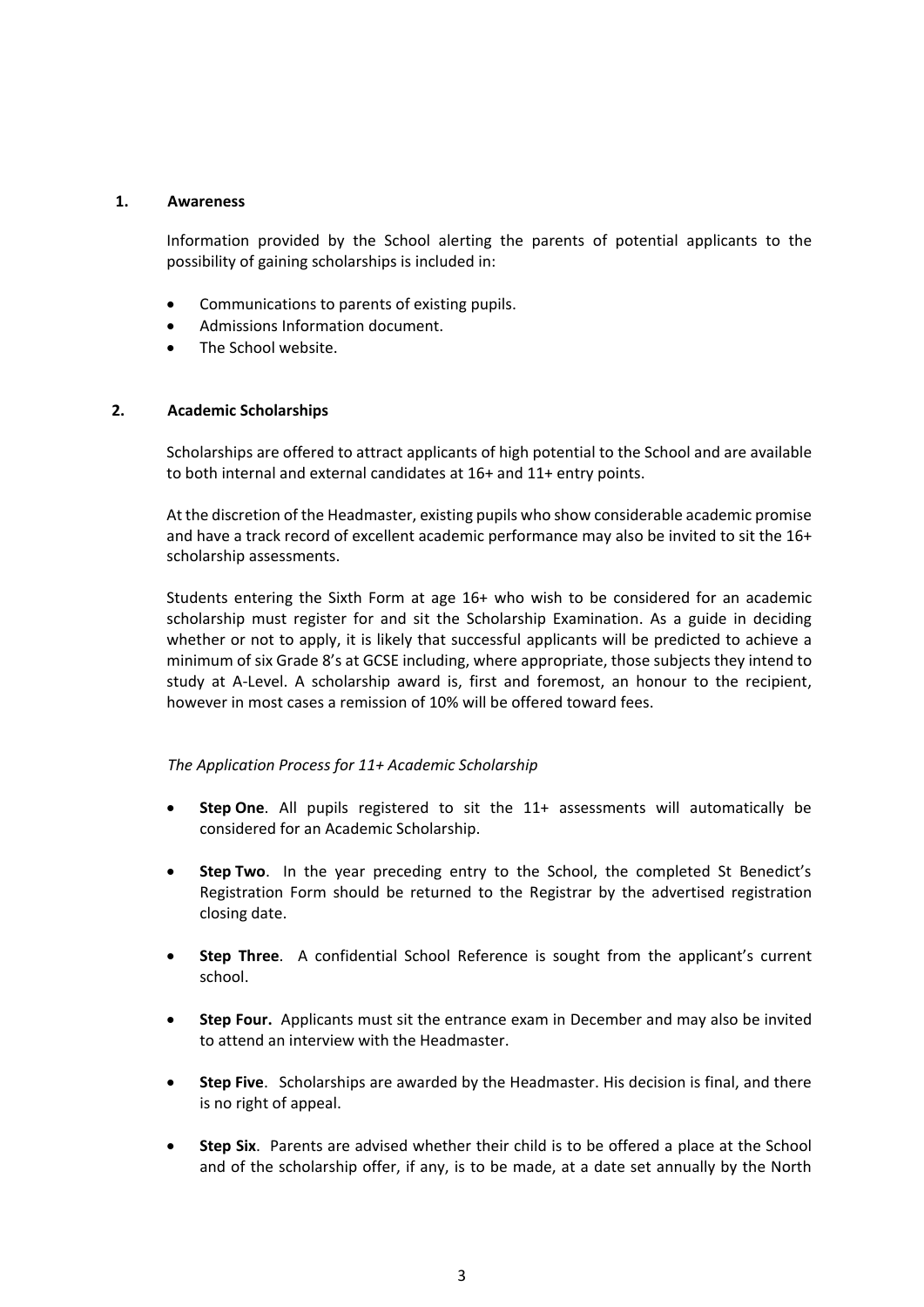London Consortium, of which the School is a part. This is usually the middle of February of the year of entry to the School.

• **Step Seven**. Parents are then required to sign an Acceptance Form accepting the place at the School and the conditions of the scholarship.

#### *The Application Process at 16+*

- **Step One**. Parents of external Scholarship applicants should discuss the application with the Head of their child's present school and seek his/her support.
- **Step Two**. In the year preceding entry to the School, the completed St Benedict's Registration Form, Sixth Form Application form and Scholarship Application Form should be returned to the Registrar by the advertised registration closing date.
- **Step Three**. Students will sit the scholarship exam and may also be invited to attend an interview with the Headmaster. This usually occurs in November and December of the year preceding entry to the School.
- **Step Four**. A confidential School Reference is sought from the applicant's current school.
- **Step Five**. Scholarships are awarded by the Headmaster. His decision is final, and there is no right of appeal.
- **Step Six**. The parents are advised whether their child is to be offered a place at the School and of the Scholarship offer, if any, is to be made, usually in December of the year preceding entry to the School.
- **Step Seven**. Parents are then required to sign an Acceptance Form accepting the place at the school and the conditions of the scholarship.

#### <span id="page-3-0"></span>**3. Art & Design Scholarships**

Art & Design scholarships are available annually for award to pupils entering St Benedict's at 11+. At the discretion of the Headmaster, existing pupils who show considerable promise and have a tract record of excellent performance may also be invited to sit the Art & Design scholarship assessment.

A scholarship award is, first and foremost, an honour to the recipient, however in most cases a remission of 10% will be offered toward fees.

#### *The Application Process for 11+ Art & Design Scholarship*

• **Step One**. Parents of external scholarship applicants should discuss the application with the Head of their child's present school and seek his/her support. As a guide in deciding whether or not to apply applicants are expected to have considerable talent in fine art, this may be in drawing, painting or sculpture, or, in the case of design, talent in 3D or graphic design. A commitment to the broader ethos of St Benedict's School through their co-curricular engagement is also required.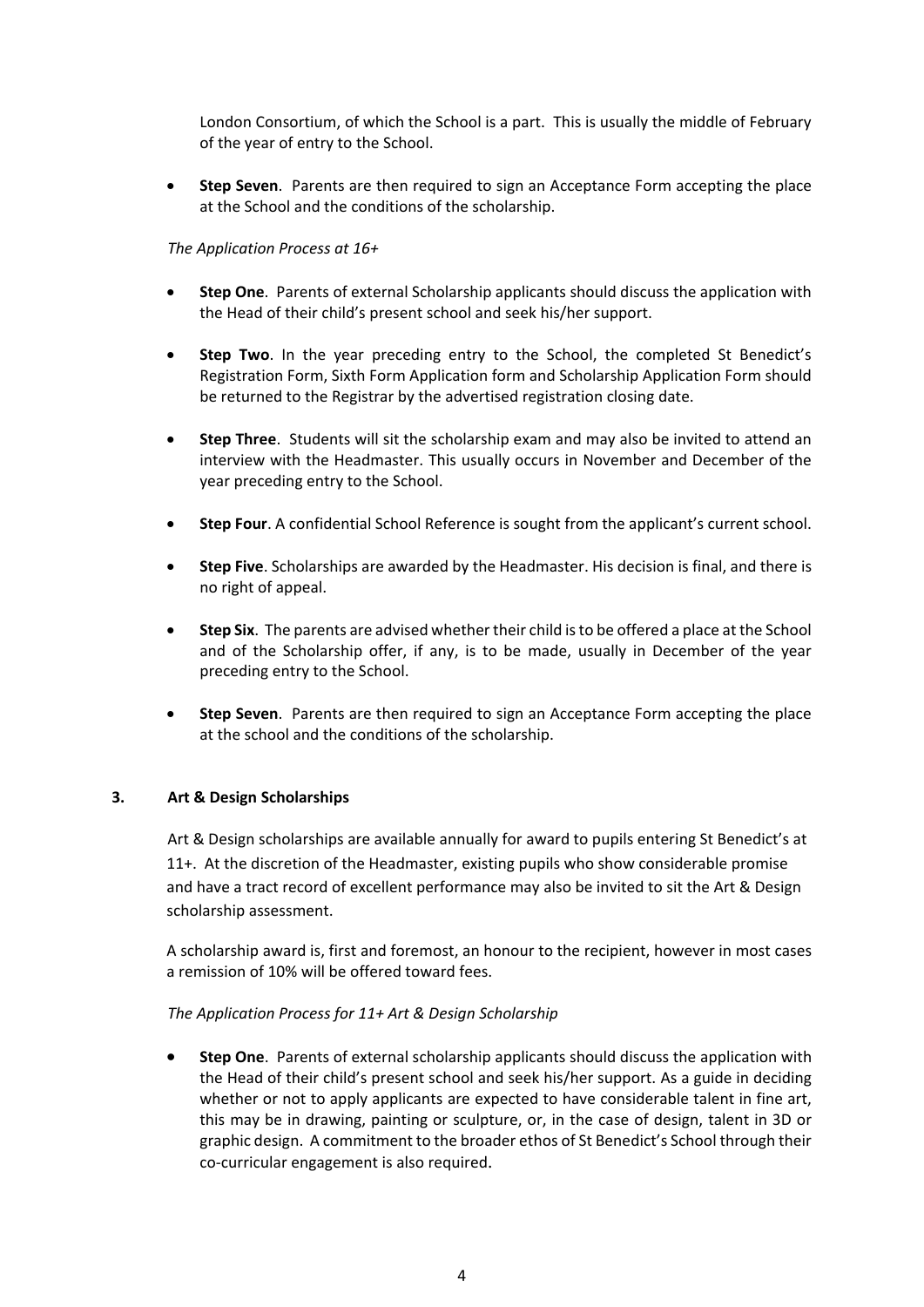- **Step Two**. In the year preceding entry to the School, the completed St Benedict's Registration Form and Art & Design Scholarship Application form should be submitted via the website by the advertised date.
- **Step Three.** Applicants will be assessed on the evidence of their current skill and likely future potential. They will also have short interviews with the Head of Art, and subsequently the Headmaster.
- **Step Four**. A confidential School Reference is sought from the applicant's current school.
- **Step Five.** 11+ applicants will sit the Entrance Exam in December.
- **Step Six.** Parents are advised whether their child is to be offered a place at the school and of the scholarship offer, if any, is to be made, at a date set annually by the North London Consortium, of which the School is a part. This is usually the middle of February of the year of entry to the School.
- **Step Seven**. Parents are then required to sign an Acceptance Form accepting the place at the School and the conditions of the scholarship.

#### <span id="page-4-0"></span>**4. Drama Scholarships**

Drama scholarships are available annually for award to pupils entering St Benedict's at 11+. At the discretion of the Headmaster, existing pupils who show considerable promise and have a track record of excellent performance may also be invited to sit the music scholarship assessments.

A scholarship award is, first and foremost, an honour to the recipient. However, in most cases a remission of 10% will be offered toward fees.

#### *The Application Process for 11+ Drama Scholarship*

- **Step One**. Parents of external scholarship applicants should discuss the application with the Head of their child's present school and seek his/her support. As a guide in deciding whether or not to apply, it is likely that successful applicants will have been involved in a number of productions and will have a range of acting skills and show particular promise as a performer.
- **Step Two**. In the year preceding entry to the School, the completed St Benedict's Registration Form and Drama Scholarship Application form should be submitted via the website by the advertised date.
- **Step Three**. Students will attend and audition and will also attend interviews with the Head of Drama, and subsequently the Headmaster.
- **Step Four**. A confidential School Reference is sought from the applicant's current school.
- **Step Five**. 11+ applicants will sit the Entrance Exam in December.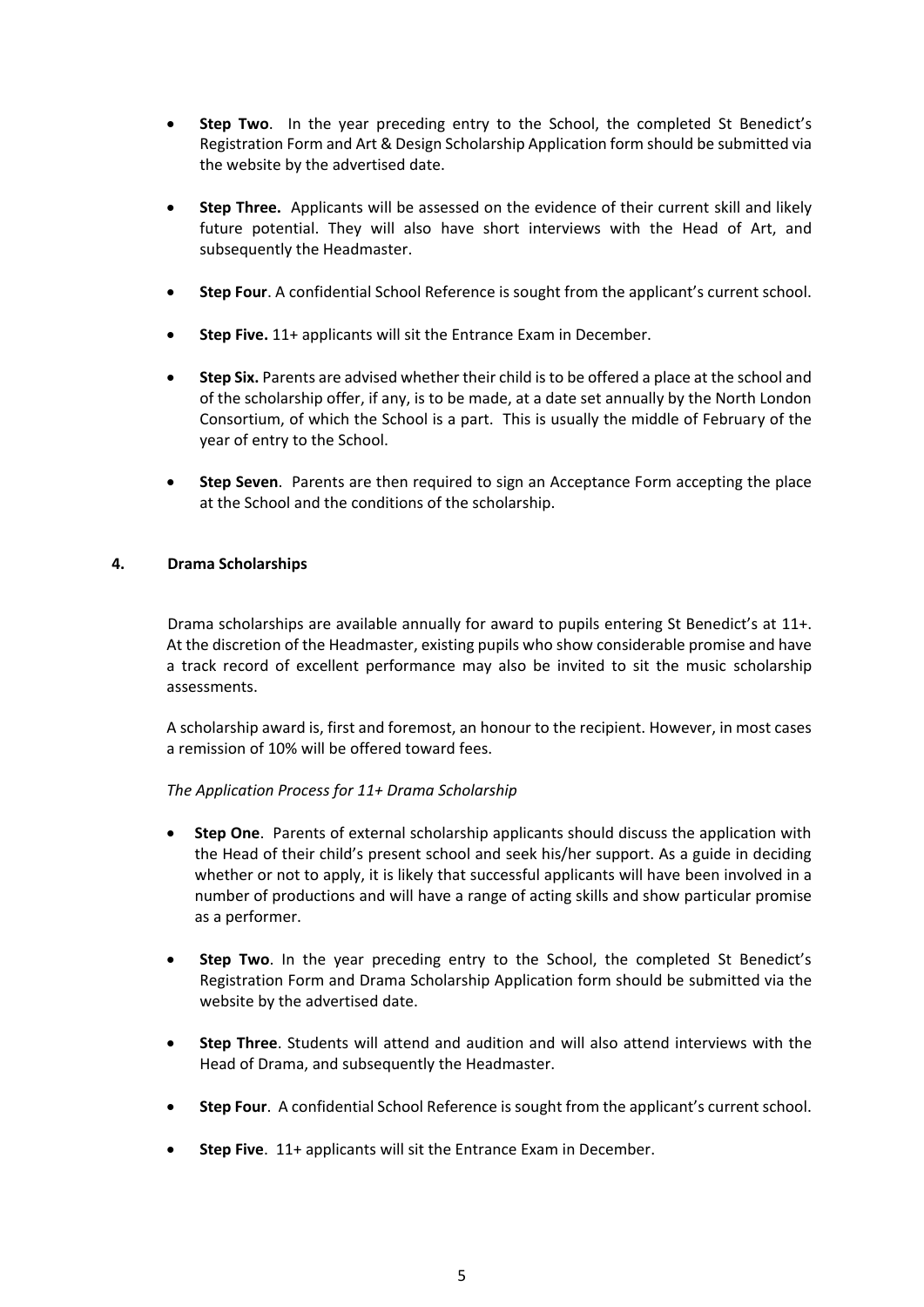- **Step Six**. Parents are advised whether their child is to be offered a place at the School and of the scholarship offer, if any, is to be made, at a date set annually by the North London Consortium, of which the School is a part. This is usually the middle of February of the year of entry to the School.
- **Step Seven**. Parents are then required to sign an Acceptance Form accepting the place at the School and the conditions of the scholarship.

#### <span id="page-5-0"></span>**5. Music Scholarships**

Music scholarships are available annually for award to pupils entering St Benedict's at 16+ and 11+. At the discretion of the Headmaster, existing pupils who show considerable promise and have a track record of excellent performance may also be invited to sit the music scholarship assessments.

A scholarship award is, first and foremost, an honour to the recipient. However, in most cases a remission of 10% will be offered toward fees.

#### *The Application Process for 16+ and 11+ Music Scholarship*

- **Step One**. Parents of external scholarship applicants should discuss the application with the Head of their child's present school and seek his/her support. As a guide in deciding whether or not to apply, it is likely that successful applicants will have achieved a Grade 5 at 11+ and Grade 8 at 16+ or be the equivalent standard in their main instrument.
- **Step Two**. In the year preceding entry to the School, the completed St Benedict's Registration Form and Music Scholarship Application form should be submitted via the website by the advertised date.
- **Step Three**. Students will attend and audition and will also attend interviews with the Director of Music, and subsequently the Headmaster.
- **Step Four**. A confidential School Reference is sought from the applicant's current school.
- **Step Five**. 11+ applicants will sit the Entrance Exam in December.
- **Step Six**. Parents are advised whether their child is to be offered a place at the School and of the scholarship offer, if any, is to be made, at a date set annually by the North London Consortium, of which the School is a part. This is usually the middle of February of the year of entry to the School.
- **Step Seven**. Parents are then required to sign an Acceptance Form accepting the place at the School and the conditions of the scholarship.

#### <span id="page-5-1"></span>**6. Sports Scholarships**

Sports scholarships are available annually for award to pupils entering St Benedict's at 16+ and 11+. At the discretion of the Headmaster, existing pupils who show considerable promise and have a track record of excellent performance may also be invited to sit the sports